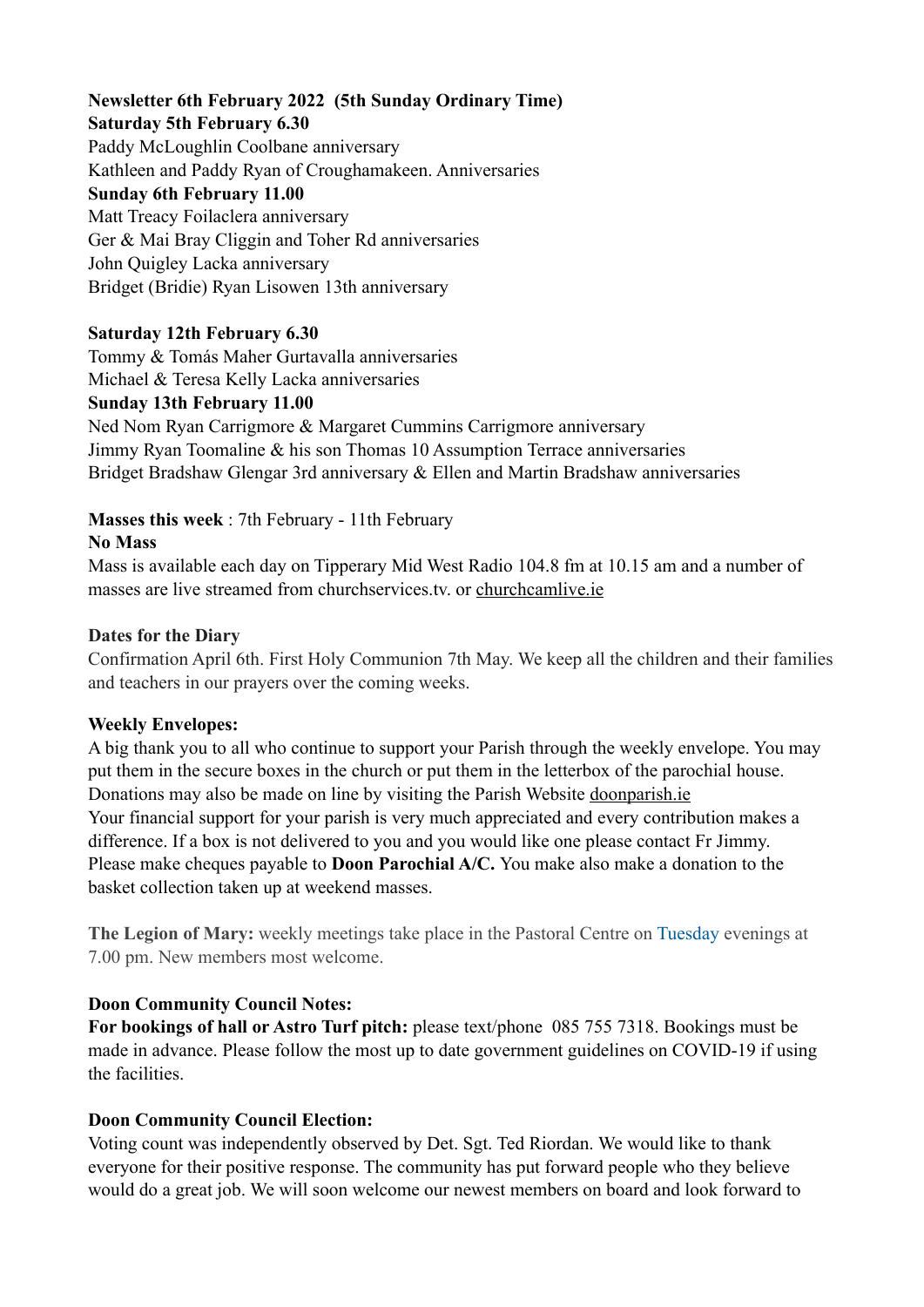working with you. In the coming weeks, those who received the most votes will be contacted in descending order until all seats on the committee have been filled. It is very important that newly elected members come on board at this juncture to play a role in keeping the community facilities up and running. The more help we have, the more we can do for the community. As with any organisation, it is only possible to keep it going with new members and support from the community.

## **Split the Pot**

On the 15th January our winner was Josie Kett, who won  $\epsilon$ 166. The draw was held in the Post Office. Congratulations Josie.

This week's draw was held in Doon Pharmacy and the winner of  $E172$  was Betty Anderson. Congratulations Betty.

We have now collected  $\epsilon$ 2,155 so far with all your help. Thank you all for supporting the Community Council. We appreciate it greatly.

**Line Dancing:** every Friday at 8.30pm in Doon Community Centre. Booking by text. Contact Pat 087 2577761.

**Local taxi service:** covering Cappamore, Doon , Cappawhite, Pallasgrean etc. Limerick junction train transfers, Hospital appointments, g.p. visits, shopping , limerick city , Tipperary town. Phone 0851001381.

## **Doon Breakfast and after school club**

Doon Breakfast & After School Club are now taking new bookings for the 2022/2023 school year. We currently cater for children attending both primary schools in Doon. If your child attends a primary which we do not currently collect from please contact Jane on 085 7150087 & we'll discuss options

# **Easter Camp**

Easter camp will run in Doon Community Centre from the 19th-22nd of April (Tues-Fri). Camp is suitable for primary school aged children. All necessary Covid-19 infection control precautions will be taken, in line with guidelines. Times: 8.30am - 3pm Cost:  $\epsilon$ 25 per child per day. 10% discount for siblings attending 4 consecutive days. \*\*€50 deposit required for new customers\*\* Our highly trained & garda vetted staff are ready for some Art, Games, Sports and Fun with the children, without a Switch or YouTube in sight Contact Jane on 085 7150087 to book.

# **Doon GAA Notes**

Lotto Numbers Monday January, 31st 2022 Lotto Tickets can be purchased in Doon at O'Sullivans Centra & Damien Richardson Butchers. Cut Off time for Online Sales is 8pm every Monday. Jackpot €14,200 **Numbers Drawn 4-11-15-22** Seven Match 3 @ €30 each

1. Carmel Cummins, Carrigmore (Online). 2. Ann Marie Coleman, Doon.